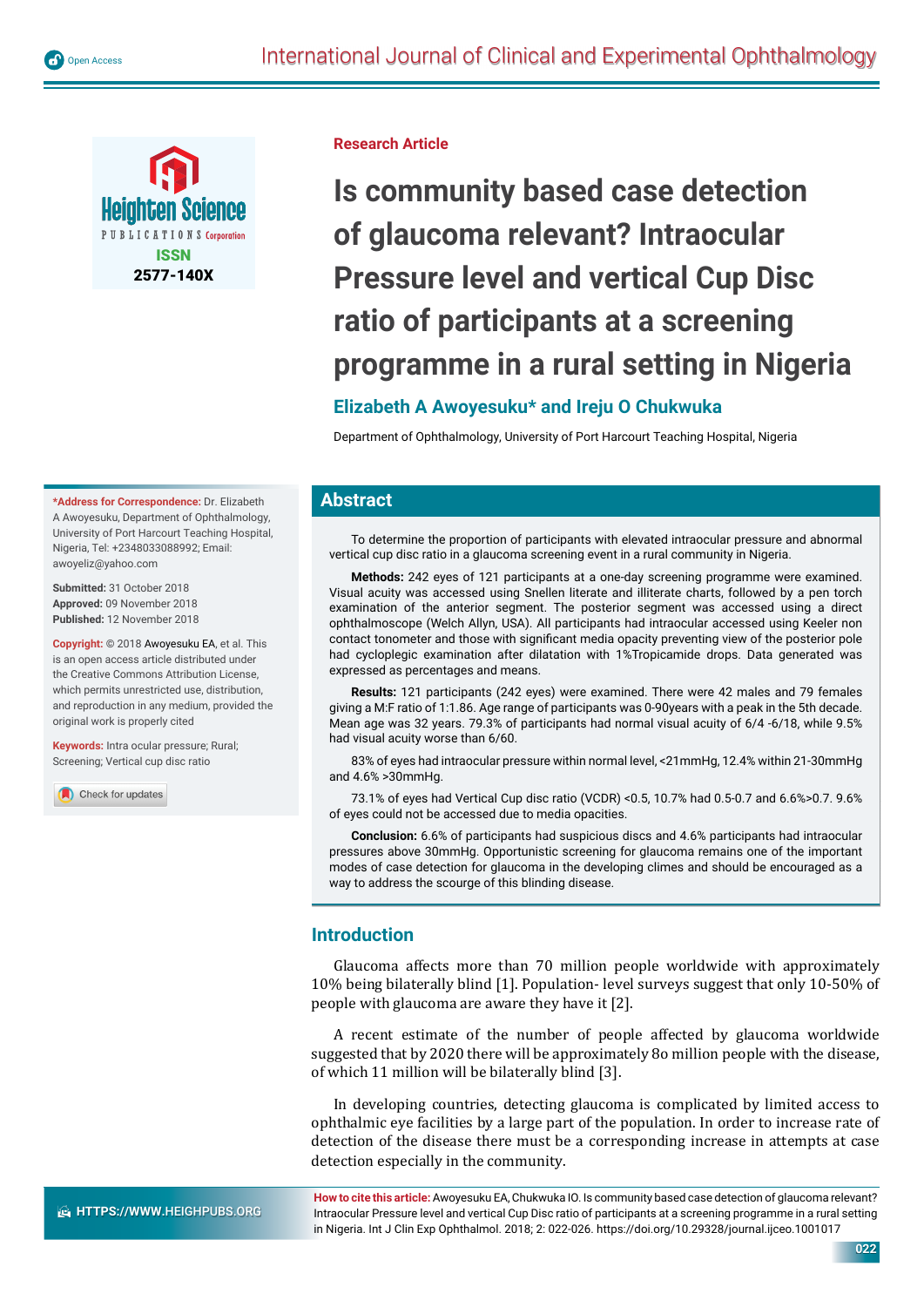

# **Materials and Methods**

242 eyes of 121 participants at a one-day screening programme were examined. Visual acuity was accessed using Snellen literate and illiterate charts followed by a pen torch examination of the anterior segment. The posterior segment was examined using a direct ophthalmoscope (Welch Allyn, USA). All participants had intraocular pressures accessed using Keeler non contact tonometer and those with significant media opacity preventing view of the posterior pole had a cycloplegic examination after dilatation using 1% Tropicamide.

Patients gave oral consent and their identity was protected. They were treated for any medical ophthalmic ailments seen while those with elevated intraocular pressures and abnormal vertical cup disc ratio were referred to the Ophthalmology department, University of Port Harcourt Teaching Hospital for investigation and follow up.

Data generated was expressed as percentages and means.

## **Results**

121 participants (242 eyes) were examined. There were 42 males and 79 females giving a Male: Female ratio of 1:1.86. Age range of participants was 0 to 90 years. There was a peak of patients in the 5<sup>th</sup> decade of life. The mean age of participants was 32 years. Of the 121 participants 73% had normal ocular status, 10.8% had diabetic associated cataracts( not visually disabling),6.6 had glaucomatous optic atrophy,8.3% had markedly visually disabling cataracts that precluded view of fundus, 1.3% had corneal opacity. These were however not analyzed as the main objective of the study was to find the proportion of participants with abnormal cup disc ratio and the distribution of Intra ocular pressure amongst the participants.

79.3% had normal visual acuity 6/4 to 6/18, while 9.5% had visual acuity worse than 6/60. 83% of eyes had intraocular pressures <21mmHg, 12.4 21 to 30mmHg and 4.6% above 30mmHg (Figures 1-4).

73.1% of eyes had VCDR< 0.5, 10.7% 0.5 -0.7 and 6.6 > 0.7. 9.6% of eyes couldn't be examined due to media opacities. The proportion of patients confirmed as glaucoma in our study was 2.73% (Table 1).

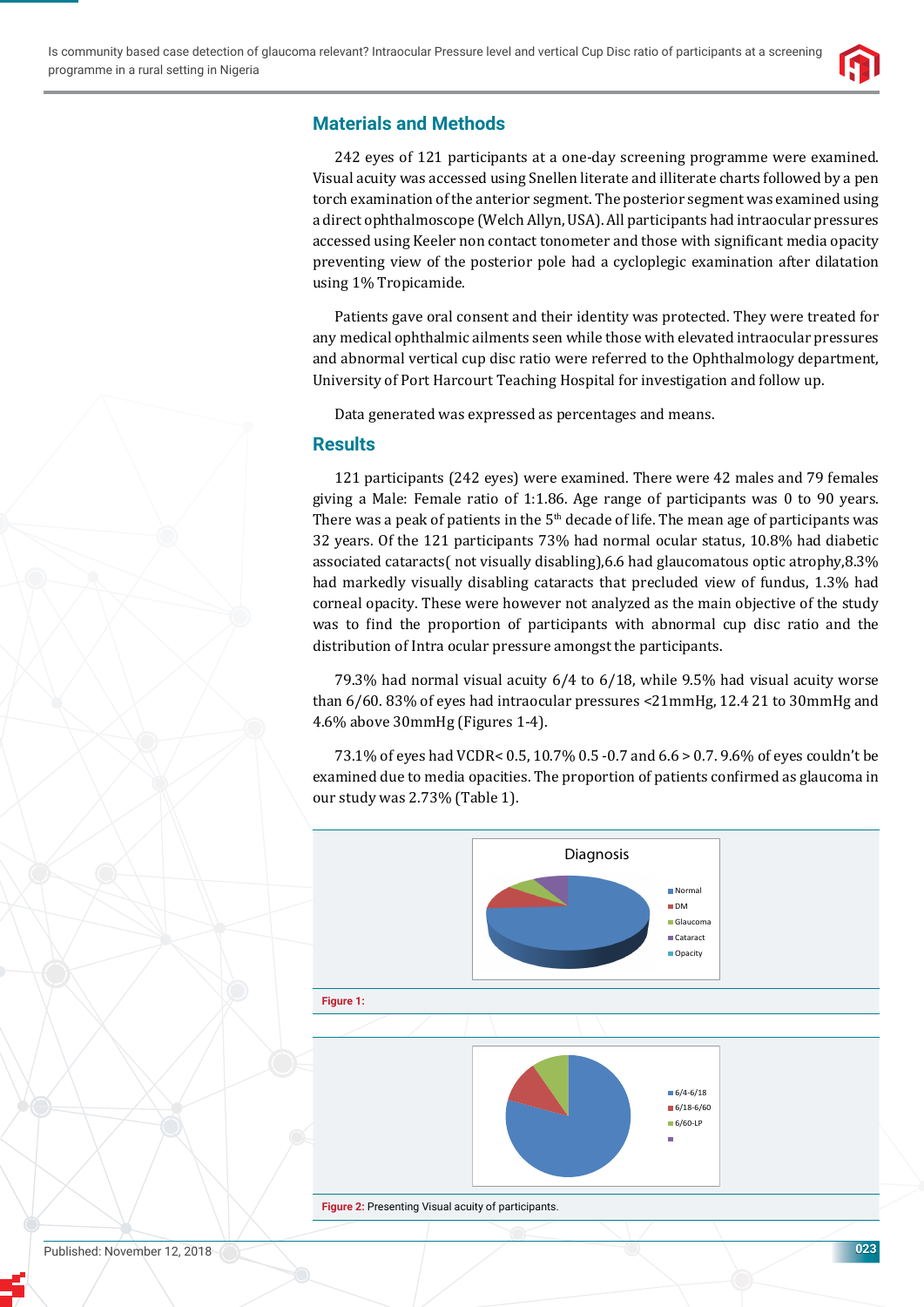



**Figure 3:** Intraocular pressure of participants.



**Figure 4:** Vertical Cup Disc Ratio of participants.

| Table 1: Age range of patients. |              |              |            |
|---------------------------------|--------------|--------------|------------|
| S/N                             | Age in years | <b>Total</b> | Percentage |
|                                 | $0 - 10$     |              | 0.8        |
| $\overline{2}$                  | $11 - 20$    | 15           | 12.3       |
| 3                               | $21 - 30$    | 20           | 16.5       |
| $\overline{4}$                  | $31 - 40$    | 16           | 13.2       |
| 5                               | 41-50        | 29           | 23.9       |
| 6                               | $51 - 60$    | 16           | 13.2       |
| 7                               | 61-70        | 10           | 8.2        |
| 8                               | >70          | 15           | 12.3       |
|                                 |              | 121          | 100.4      |

## **Discussion**

Several methods to detect glaucoma exist but they all revolve around making the existing health systems work better by improving opportunistic case finding, or initiating a systematic population screening program [2,4].

Community screening may be the best way to increase case detection even though the yield may be low. In a study by Hollows and Graham a population screening yielded an overall prevalence of only 0.84% [5], while in Ponza, Cedrone C. et al., had a prevalence of 2.13% as probable POAG and 6% had elevated IOP [6].

Similarly, in India, the Aravind comprehensive eye (population) survey put the prevalence of Glaucoma as 2.6% [7].

In Nigeria, the national Blindness and Visual Impairment Survey had a prevalence of glaucoma related blindness as 0.7% while prevalence of glaucoma in above 40years stands as 5.02-6.9% [8].

Community based detection remains a veritable tool to discovering more cases of glaucoma and initiating early / prompt treatment. One of such novel programs worthy of emulation is the "STOP Glaucoma in SSA", built on four main pillars which include capacity development, enhancing disease awareness, and improving glaucoma detection and management [9]. The ultimate aim is to reduce glaucoma blindness in SSA.

As yields are low one method of screening would be to concentrate only on the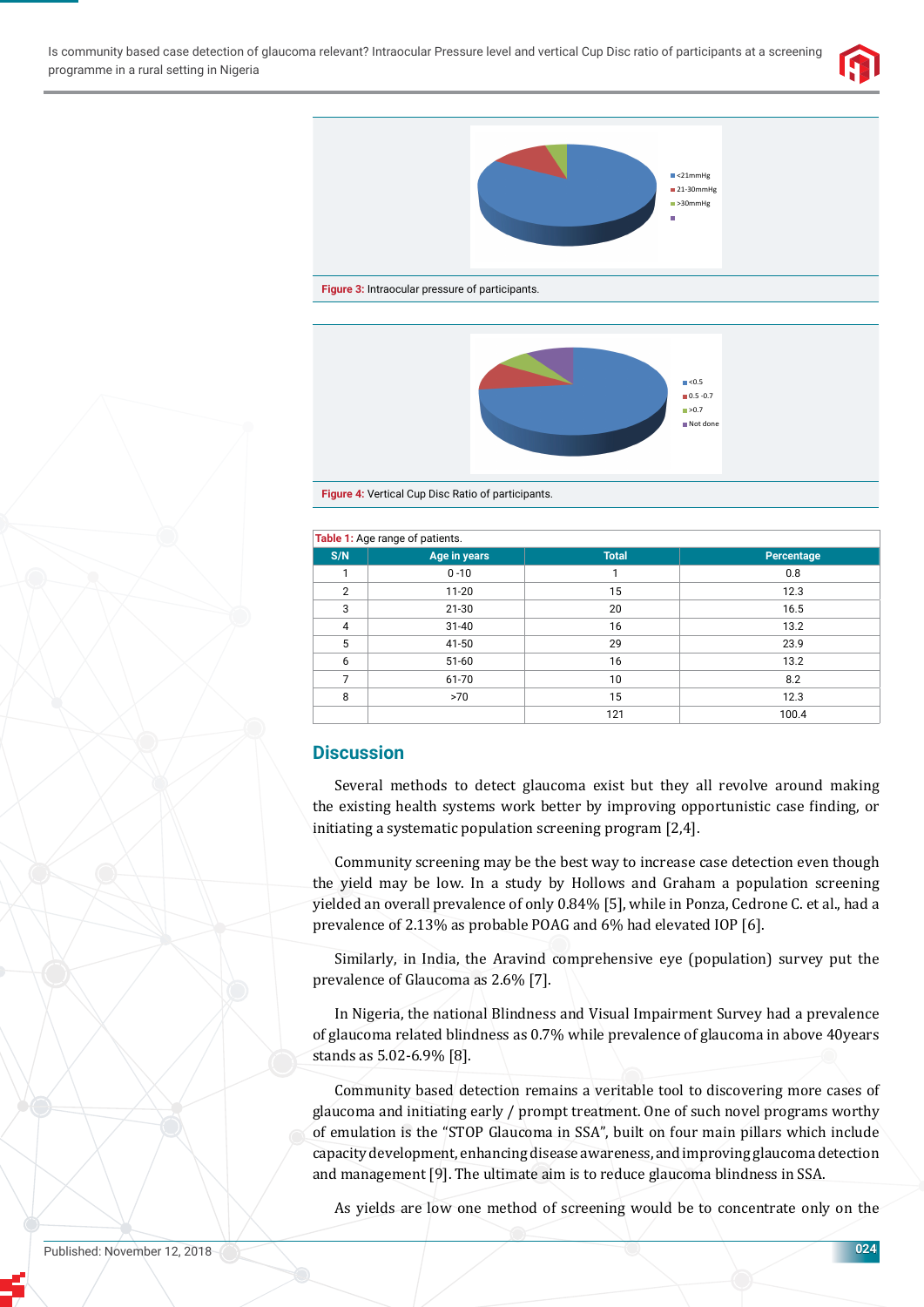

detection of more advanced cases [10] since more often than not, patients present with advanced disease and accompanying sight loss in our environment [11].

Kyari F. et al. [12], has suggested a model for glaucoma care in Nigeria which involves improved community case detection amongst others, while Olawoye O. et al. [13], reported 41.7% of new glaucoma patients presenting at a tertiary facility in a one- year period were referred from community glaucoma screening.

Liang et al. [14], in China had a yield of 373 patients identified with glaucoma out of 27,000 persons screened in the community. Of these 89.6% (328/373) had IOP  $\leq$ 21mmHg. This therefore reveals the deficiencies inherent in using only IOP as a screening tool for glaucoma. Jampell [15] found up to 76% of people had IOP <21mmHg and so would be missed by IOP screening alone.

In the Nigeria National Blindness and Visual Impairment Survey [16], it is noteworthy that at least half of the glaucoma eyes had IOP less than the mean +2SD IOP (22mmHg) of non-glaucomatous participants. This implies that IOP is unable to differentiate between those with glaucoma and those without glaucoma.

In our study 73.1% of participants had VCDR <0.5, which compares favorably with that of the Rotterdam population study where Mean VCDR on ophthalmoscopy was 0.3 [17], though her population was 55 years and older.

## **Conclusion**

Community case detection of glaucoma is an important method of accessing the prevalence of glaucoma in the community. Intraocular pressure estimation alone is not sufficient to screen for glaucoma. The percentage of patients diagnosed by community case detection may be low, in our study it was 2.73% but it can be made cost effective by screening high risk populations or combining it with other eye care screening programs.

### **References**

- 1. Weinreb RN, Aung T, Medeiros FA. The Pathophysiology and Treatment of Glaucoma: a review. JAMA. 2014; 311: 1901-1911. **Ref.:** https://goo.gl/ZNtGwi
- 2. Leite MT, Sakata LM, Medeiros FA. Managing glaucoma in developing countries. Arq Bras Oftalmol. 2011; 74: 83-84. **Ref.:** https://goo.gl/TjmZoi
- 3. Quigley HA, Broman AT. The number of people with glaucoma worldwide. Br J Ophthalmol. 2006; 90: 262-267. **Ref.:** https://goo.gl/aUW22V
- 4. Francis BA, Varma R, Vigen C, Lai MY, Winarko J, et al. Population and High Risk Group Screening for Glaucoma: The Los Angeles Latino Eye Study. Invest Ophthalmol Vis Sci. 2011; 52: 6257-6264. **Ref.:** https://goo.gl/Zrhzuy
- 5. Hollows FC, Graham PA. Intra-Ocular pressure, glaucoma and glaucoma suspects in a defined population. Br J Ophthalmol. 1966; 50: 570-586. **Ref.:** https://goo.gl/Nmzpim
- 6. Cedrone C, Culasso F, Cesareo M, Zapelloni A, Cedrone P, et al. Prevalence of glaucoma in Ponza, Italy: a comparison with other studies. Ophthalmic Epidemiol. 1997; 4: 59-72. **Ref.:** https://goo.gl/kEMdmp
- 7. Ramakrishnan R, Nirmalan PK, Krishnadas R, Thulasiraj RD, Tielsch JM, et al. Glaucoma in a rural population of Southern India: the Aravind comprehensive eye survey. Ophthalmology. 2003; 110: 1484-1490. **Ref.:** https://goo.gl/bFqBKn
- 8. Abdull MM, Sivasubramaniam S, Murthy GVS, Gilbert C, Abubakar T, et al. Causes of blindness and visual impairment in Nigeria: the Nigerian national blindness and visual impairment survey. Invest Ophthalmol Vis Sci. 2009; 50: 4114-4120. **Ref.:** https://goo.gl/P5J7dv
- 9. Damji KF, Nazarali S, Giorgis A, Kiage D, Marcos S, et al. STOP Glaucoma in Sub Saharan Africa: enhancing awareness, detection, management, and capacity for glaucoma care. Expert Review of Ophthalmology. 2017; 12: 197-206. **Ref.:** https://goo.gl/zg8ZrX
- 10. Maul EA, Jampel HD. Glaucoma Screening in the real World. **Ref.:** https://goo.gl/1FW4uL